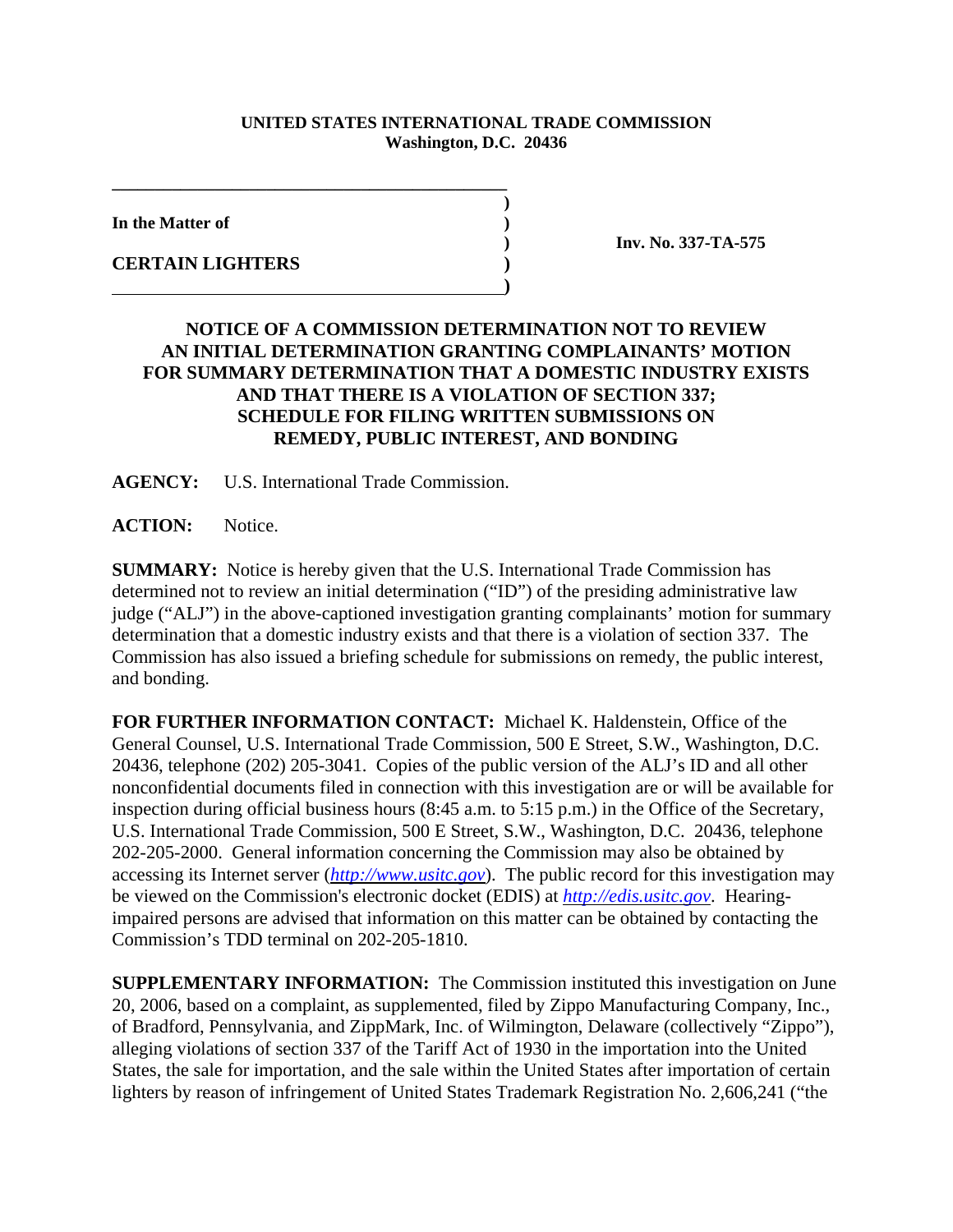'241 mark"). 71 *Fed. Reg.* 35450 (June 20, 2006). The complaint further alleged that an industry in the United States exists or is in the process of being established as required by subsection(a)(2) of section 337. Complainants requested that the Commission issue a general exclusion order and cease and desist orders. The ALJ set July 20, 2007, as the target date for completion of the investigation.

The complaint named seven respondents: Tung Fong International Promotion Co., Ltd. of Hong Kong; Wenzhou Star Smoking Set Co., Ltd. of China; Taizhou Rongshi Lighter Development Co., Ltd. of China; Wenzhou Tailier Smoking Set Co., Ltd. of China; Vista Wholesale of Greencastle, Indiana; beWild.com of Bellmore, New York; and Kalan LP of Landsdowne, Pennsylvania. Respondents Kalan and Wenzhou Star Smoking Set Company were terminated from the investigation on the basis of settlement agreements. The remaining five respondents were found to be in default by the ALJ and the Commission did not review that determination.

On November 7, 2006, complainants filed a motion seeking summary determination with respect to the domestic industry requirement and violation of section 337. Complainants also requested that the ALJ recommend a general exclusion order and a 100 percent bond during the Presidential review period. The Commission investigative attorney supported the motion for summary determination and the requested recommendation on remedy and bonding. No respondents responded to the motion.

On February 21, 2007, the ALJ issued an ID finding the domestic industry requirement satisfied, finding a violation of section 337, and containing a recommended determination on remedy and bonding. The ALJ found a violation of section 337 based on his conclusion that there are no genuine issues of material fact that respondents' accused products infringe the '241 mark and that a domestic industry exists as required by 19 U.S.C. § 1337(a)(2). He recommended issuance of a general exclusion order and that the amount of bond for temporary importation during the Presidential review period be set at 100 percent of the entered value of the articles concerned. No petitions for review were filed and the Commission has determined not to review the ID.

In connection with the final disposition of this investigation, the Commission may issue an order that results in the exclusion of the subject articles from entry into the United States. Accordingly, the Commission is interested in receiving written submissions that address the form of remedy, if any, that should be ordered. If a party seeks exclusion of an article from entry into the United States for purposes other than entry for consumption, the party should so indicate and provide information establishing that activities involving other types of entry either are adversely affecting it or likely to do so. For background, see *In the Matter of Certain Devices for Connecting Computers via Telephone Lines*, Inv. No. 337-TA-360, USITC Pub. No. 2843 (December 1994) (Commission Opinion). When the Commission contemplates some form of remedy, it must consider the effects of that remedy upon the public interest. The factors the Commission will consider include the effect that an exclusion order and/or cease and desist orders would have on (1) the public health and welfare, (2) competitive conditions in the U.S.